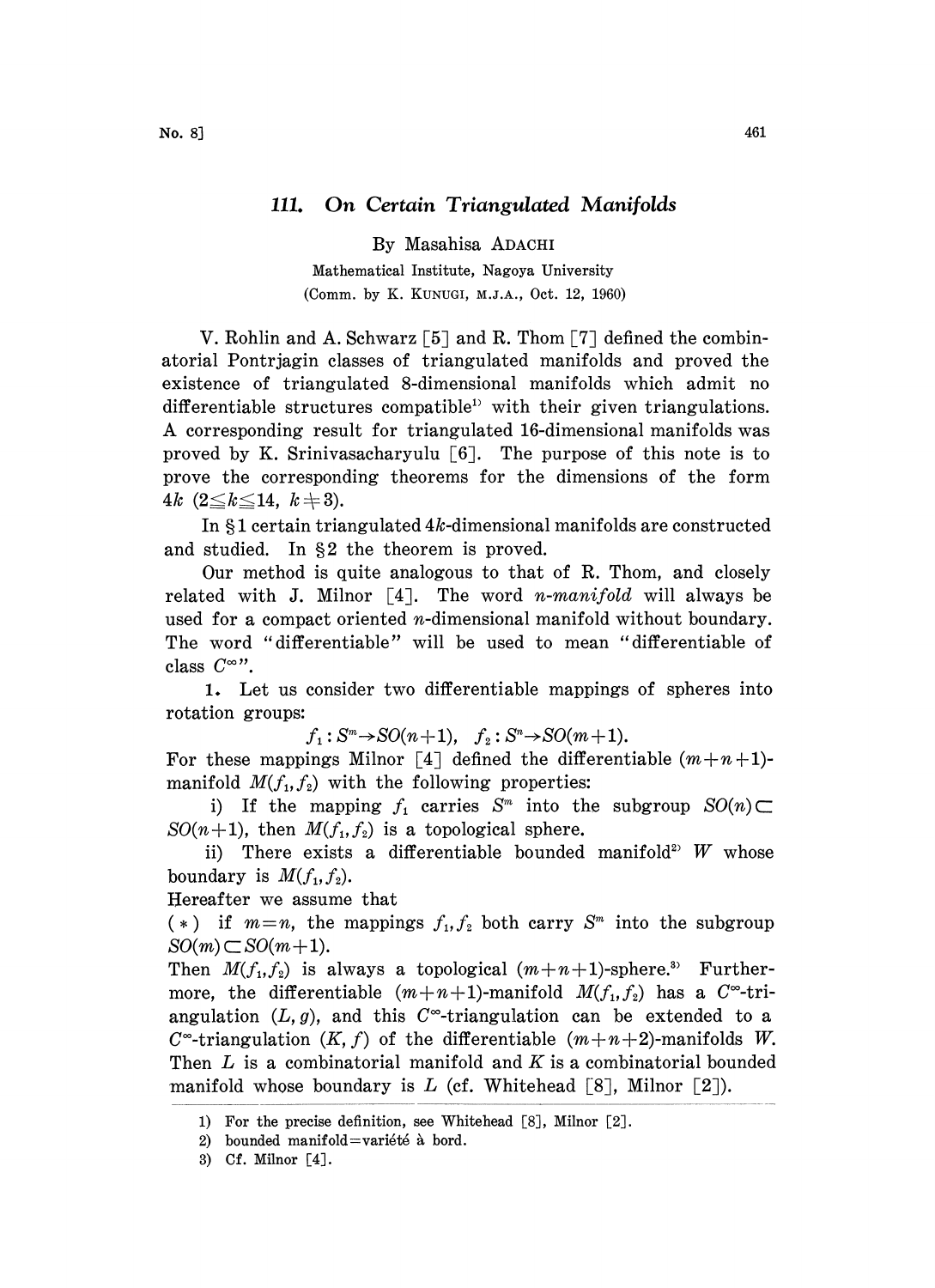462 M. ADACHI [Vol. 36,

Let  $T$  be the space formed from the manifold  $W$  by attaching a cone C over the boundary  $M(f_1, f_2)$ . Since  $M(f_1, f_2)$  is a topological  $(m+n+1)$ -sphere, it follows that T is an  $(m+n+1)$ -manifold. The triangulation  $(K, f)$  of W gives rise to a triangulation  $(J, h)$  of the  $(m+n+2)$ -manifold T. Then we have the following commutative diagram:

$$
|L| \xrightarrow{i_1} |K| \xrightarrow{i_2} |J|
$$
  
\n
$$
g \downarrow \qquad f \downarrow \qquad h \downarrow
$$
  
\n
$$
M \xrightarrow{\overline{i_1}} W \xrightarrow{\overline{i_2}} T
$$

where  $|L|, |K|, |J|$  are the underlying topological spaces of the simplicial complexes L, K, J, and  $i_1$ ,  $\overline{i_1}$ ,  $i_2$ ,  $\overline{i_2}$  are the inclusion maps, and  $M=M(f_1, f_2)$ .

Hereafter we assume that

$$
m=4r-1, n=4(k-r)-1, 1\le r\le k-r.
$$

We shall study on the triangulated manifold  $(J, h; T)$ .

a) Cohomology of T

The cohomology groups  $H^i(T, Z)$  are isomorphic to the cohomology groups  $H^i(W, M; Z)$  (i > 0). It follows from Milnor [4] that

$$
H^{i}(T, Z) = \begin{cases} Z, & i = 0, 4r, 4(k-r), 4k, \\ 0, & \text{otherwise.} \end{cases}
$$

We shall denote by  $\alpha$ ,  $\beta$  the generators in the dimension 4r, 4(k-r), respectively, then  $\alpha\beta$  is the generator in the dimension 4k.

b) Index of T

The index  $I(T)$  of T is equal to zero. In case  $m+n$ , it is trivial. In case  $m=n$ , it follows from the assumption (\*) (cf. Milnor [4, Lemma  $4$ ]).

c) Combinatorial Pontrjagin classes of J

Let  $i_2: K \rightarrow J$  be the inclusion map. Then the homomorphisms  $(i_2)^*: H^q(J, G) \to H^q(K, G)$  induced by  $i_2$  are bijective for  $0 \leq q < 4k$  for any abelian group G. Since L is a triangulated  $(4k-1)$ -sphere,  $j^*$ :  $H^{q}(K, L; G) \to H^{q}(K, G)$  are bijective for  $0 < q < 4k-1$ . Moreover we have  $j^*: H^q(J, J_0; G) \cong H^q(J, G)$  for  $q > 0$ , where  $(J_0, h | J_0)$  is the triangulation of the cone C induced from  $(J, h)$ . Let Q be the ring of rational numbers. As is remarked in Milnor  $[3, Chapter XVI, 4]$ , for bounded homology manifold  $(K, L)$  we can define the cohomology classes  $l_i(K, L) \in H^{4}K, L; Q$  and the combinatorial Pontrjagin classes  $p_i(K, L) \in H^{4}(\mathbb{K}, L; Q)$  in the same way as for the homology manifold. We shall denote

$$
l_i(K)=j^*(l_i(K,L)),
$$
  

$$
p_i(K)=j^*(p_i(K,L)).
$$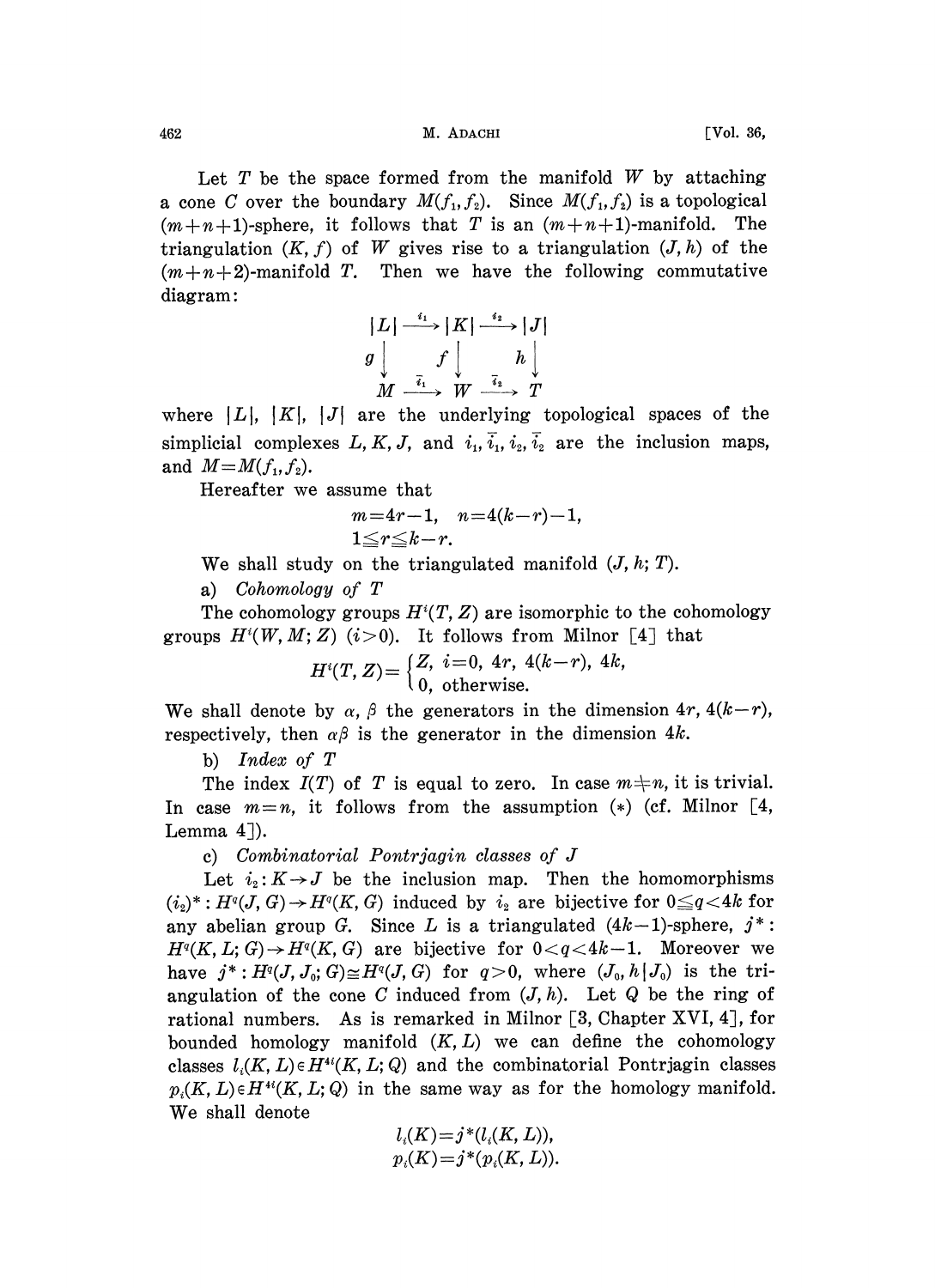Let  $p_i(J) \in H^{ii}(J, Q)$  be the *i*-th combinatorial Pontriagin class of the homology manifold J. Then we have

**Lemma 1.** For  $0 < i < k$ ,

$$
(i_{\scriptscriptstyle 2})^*(p_{\scriptscriptstyle i}(J)){=}p_{\scriptscriptstyle i}(K).
$$

Proof. We shall prove the Lemma using the definitions and the notations of Milnor [3, Chapter XVI]. By the definition of the combinatorial Pontrjagin classes,  $p_i(J)$  and  $p_i(K, L)$  are polynomials of  $l_j(J) \in H^{4j}(J, Q)$  and  $l_j(K, L) \in H^{4j}(K, L; Q), 1 \leq j \leq i$ , respectively. So it is sufficient for us to prove

 $(i_2)^*(l_i(J))=l_i(K)=j^*(l_i(K, L)),$  for  $0.$ 

Let  $\sum_{k=1}^{4k-4i}$  be the boundary of a  $(4k-4i+1)$ -simplex, and  $\sigma$  be the fundamental cohomology class of  $\sum_{k=1}^{4k-4i}$ . Let  $\mu$ ,  $\nu$  be the fundamental homology class of  $(K, L)$  and J, respectively. By the definition of  $l_i(K, L)$ , for any simplicial map  $\widetilde{\varphi} : (K, L) \rightarrow (\sum_{k=1}^{4k-4i} a)$ , where a is a vertex of  $\sum_{i=1}^{4k-4i}$ , we have

$$
\langle l_i(K,L)^\smile(\widetilde{\varphi})^*(\sigma), \ \mu \rangle = I(\widetilde{\varphi}).
$$

Then there exists a simplicial map  $\tilde{\varphi}$  such that the following diagram is commutative:

$$
(K, L) \xrightarrow{\widetilde{\varphi}} (\sum_{i_2}^{4k-4i}, a)
$$
  

$$
\widetilde{i_2} \searrow \qquad \widetilde{\widetilde{\varphi}}
$$
  

$$
(J, J_0),
$$

where  $i_2$  is the inclusion map. Corresponding to this diagram, we have also the following commutative diagram:

$$
K \xrightarrow{\varphi} \sum_{i_2}^{4k-4i}
$$
  

$$
i_2 \searrow \searrow \searrow
$$
  

$$
J.
$$

Then we have

$$
\langle (j^*)^{-1} \circ (i_2)^* (l_i(J)) \checkmark (\tilde{\varphi})^* (\sigma), \mu \rangle
$$
  
=  $\langle (\tilde{i}_2)^* \circ (j^*)^{-1} (l_i(J)) \checkmark (\tilde{i}_2)^* \circ (\tilde{\varphi})^* (\sigma), \mu \rangle$   
=  $\langle (\tilde{i}_2)^* \{ (j^*)^{-1} (l_i(J)) \checkmark (\tilde{\varphi})^* (\sigma) \}, \mu \rangle$   
=  $\langle (j^*)^{-1} (l_i(J)) \checkmark (\tilde{\varphi})^* (\sigma), (\tilde{i}_2)_* (\mu) \rangle$   
=  $\langle (j^*)^{-1} (l_i(J)) \checkmark (\tilde{\varphi})^* (\sigma), (\tilde{i}_2)_* (\mu) \rangle$   
=  $\langle (j^*)^{-1} [l_i(J) \checkmark \varphi^* (\sigma), (\tilde{i}_2)_* (\mu) \rangle$   
=  $\langle l_i(J) \checkmark \phi^* (\sigma), (j_*)^{-1} \circ (\tilde{i}_2)_* (\mu) \rangle$   
=  $\langle l_i(J) \checkmark (\sigma), \mu \rangle$   
=  $\langle l_i(J) \checkmark (\sigma), \nu \rangle$   
=  $I(\psi).$ 

By the definition of  $I(\tilde{\varphi})$ ,  $I(\psi)$ , we have  $I(\tilde{\varphi})=I(\psi)$ . By the uniqueness of  $l_i(K, l)$ , we obtain the assertion.

2. First recall the index theorem of Hirzebruch  $[1]$ . If V is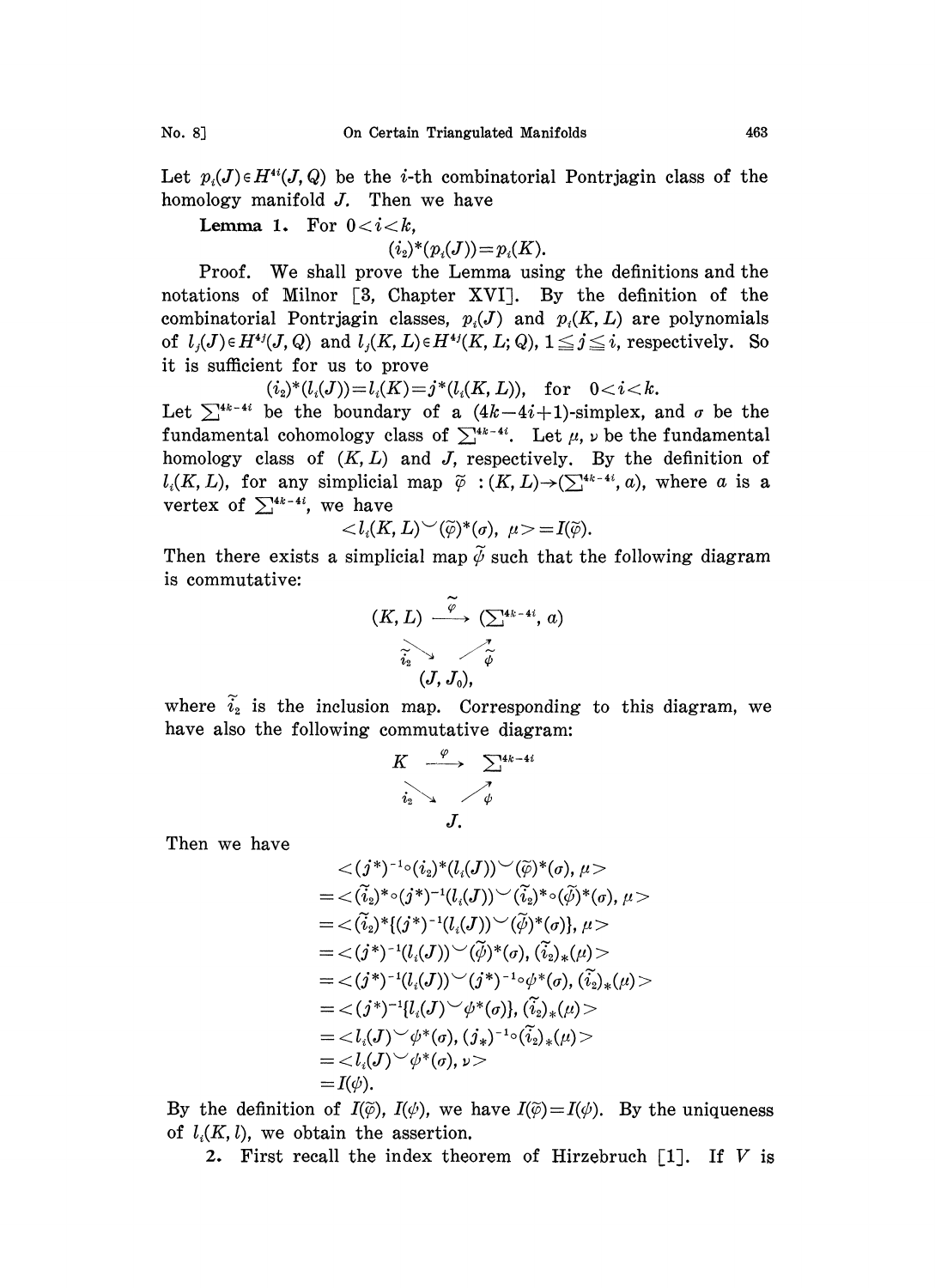464 М. АDACHI [Vol. 36,

a differentiable 4k-manifold having Pontrjagin classes  $p_1, p_2, \dots, p_k$ then the index  $I(V)$  is equal to  $L_k(p_1, p_2, \dots, p_k)$  [V], where  $L_k$  is a certain polynomial. The coefficients  $s_k$  of  $p_k$  in  $L_k$  are expressed in terms of the Bernoulli numbers  $B_k$  as follows:

$$
s_k \!=\! \frac{2^{2k} (2^{2k-1} \!-\! 1)B_k}{(2k)!}
$$

Let  $p_r: \pi_{4r-1}(SO(q)) \rightarrow Z$  be the Pontrjagin homomorphisms defined in Milnor  $\lceil 4 \rceil$ .

**Lemma 2** (Milnor [4]). If  $q>2r$ , then there exists an element  $(f) \in \pi_{4r-1}(SO(q))$  such that  $p_r(f) \neq 0$  and the prime factors of  $p_r(f)$ are all less than 2r.

Combining Lemmas 1, 2, we have

**Theorem 1.** Suppose that  $r$  is an integer satisfying

 $k/3 < r \leq k/2$ .

If the denominator of  $s_{r}s_{k-r}/s_{k}$  contains a prime factor  $\geq 2(k-r)$ , then there exists a triangulated 4k-manifold T which admits no differentiable structures compatible with its given triangulation  $(J, h)$ .

Proof. Suppose that the triangulated manifold  $(J, h; T)$  admits a differentiable structure  $\mathcal{D}_{\mathcal{J}}$  compatible with the triangulation  $(J, h)$ . Then  $\mathfrak{D}_J$  may define another differentiable structure  $\mathfrak{D}_K$  on the underlying manifold of W compatible with the triangulation  $(K, f)$ . We denote this differentiable manifold by  $W'$ . Let

$$
\rho^*: H^q(T,Z) \to H^q(T,Q)
$$
  

$$
\rho^*: H^q(W,Z) \to H^q(W,Q)
$$

be the canonical homomorphisms induced by the injection  $\rho: Z \rightarrow Q$ of the coefficient groups. Then, by the compatibility of the combinatorial Pontrjagin classes, we have

$$
h^*\circ \rho^*(p_i(T))=p_i(J),
$$
  

$$
f^*\circ \rho^*(p_i(W'))=p_i(K)=f^*\circ \rho^*(p_i(W)).
$$

However, by Milnor [4] we know

Inor [4] we know  
\n
$$
p_r(W) = \pm p_r(f_1) \cdot (i_2)^*(\alpha),
$$
  
\n $p_{k-r}(W) = \pm p_{k-r}(f_2) \cdot (i_2)^*(\beta).$ 

Therefore, by Lemma <sup>1</sup> we have

$$
h^{* \circ \rho^{*}}(p_{r}(T)) = p_{r}(J) = (i_{2})^{*^{-1}}(p_{r}(K))
$$
  
=  $(i_{2})^{*^{-1} \circ f^{*} \circ \rho^{*}}(p_{r}(W))$   
=  $h^{* \circ (i_{2})^{*^{-1} \circ \rho^{*}}(\pm p_{r}(f_{1}) \cdot (i_{2})^{*}(\alpha))$   
=  $\pm p_{r}(f_{1}) \cdot h^{* \circ \rho^{*}}(\alpha)$ .

Since  $H^*(T, Q)$  has no torsion and  $h^*$  is bijective, we have  $p_r(T) = \pm p_r(f_1) \cdot \alpha.$ 

Similarly we have

$$
p_{k-r}(T) = \pm p_{k-r}(f_2) \cdot \beta.
$$

Using the index theorem